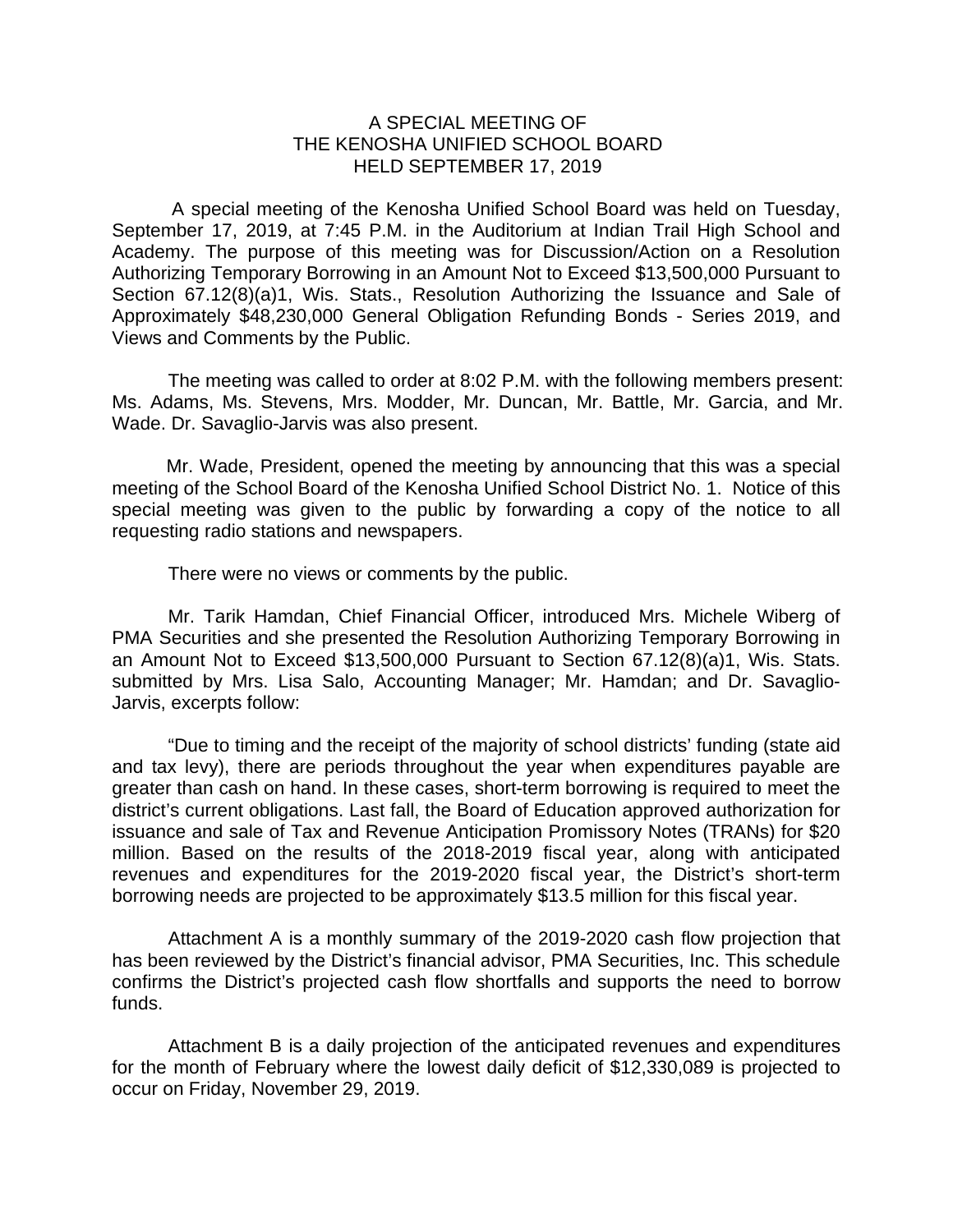Attachment C is a resolution that is presented to the Board to authorize the borrowing. With a stronger cash position, we will have the ability to repay a portion of this borrowing in the month of February 2020 and the remainder in the month of September 2020. By using this strategy, the estimate savings in interest costs are approximately \$55,000. The Tax and Revenue Anticipation Promissory Notes (TRANs) were sold on September 17, 2019.

Administration recommends that the Board approve the updated Resolution Authorizing Temporary Borrowing in Amount Not to Exceed \$13,500,000 Pursuant to Section 67.12(8)(a)1, Wis. Stats."

Mr. Hamdan distributed an updated overview of the 2019-20 cash flow borrowing.

Mrs. Wiberg noted that the updated amount to be borrowed is \$13,500,000.

Ms. Stevens moved to approve the updated Resolution Authorizing Temporary Borrowing in the Amount of \$13,500,000 Pursuant to Section 67.12(8)(a)1, Wis. Stats. Mr. Battle seconded the motion. Unanimously approved.

Mrs. Wiberg presented the Resolution Authorizing the Issuance and Sale of Approximately \$48,230,000 General Obligation Refunding Bonds - Series 2019 submitted by Mrs. Salo, Mr. Hamdan, and Dr. Savaglio-Jarvis, excerpts follow:

"In coordination with the district's financial advisor, PMA Securities, LLC, the administration monitors all outstanding debt and evaluates opportunities to refinance previously issued debt when they become callable. Due to favorable market conditions and a greatly improved financial position of the district, we believe it is in the best interest of the district and our stakeholders to refinance two bonds that were issued in 2009 for debt related to the construction of Indian Trail High School and Academy. The interest rates on these bonds ranged between 5% and 8%.

We are also recommending that another debt issue be refinanced along with the two 2009 bonds. In 2017, the district used a State Trust Fund Loan to complete the financing and fully fund projects 2 (Tremper HS) and 3 (Bradford HS) of the Phase II Energy Efficiency Projects in anticipation of the elimination of the coinciding revenue limit exemption. The interest rate on that loan is 3.5%.

Attachment A is a refinancing analysis prepared by PMA Securities, LLC for the combined refinancing of approximately \$48,230,000 at a projected interest rate of 2.07%. In this scenario, the district would realize present value savings of \$5,924,884 or 11.959% of the bonds being refinanced.

Attachment B is a draft resolution that is presented to the Board to authorize the issuance and sale of the refunding bonds.